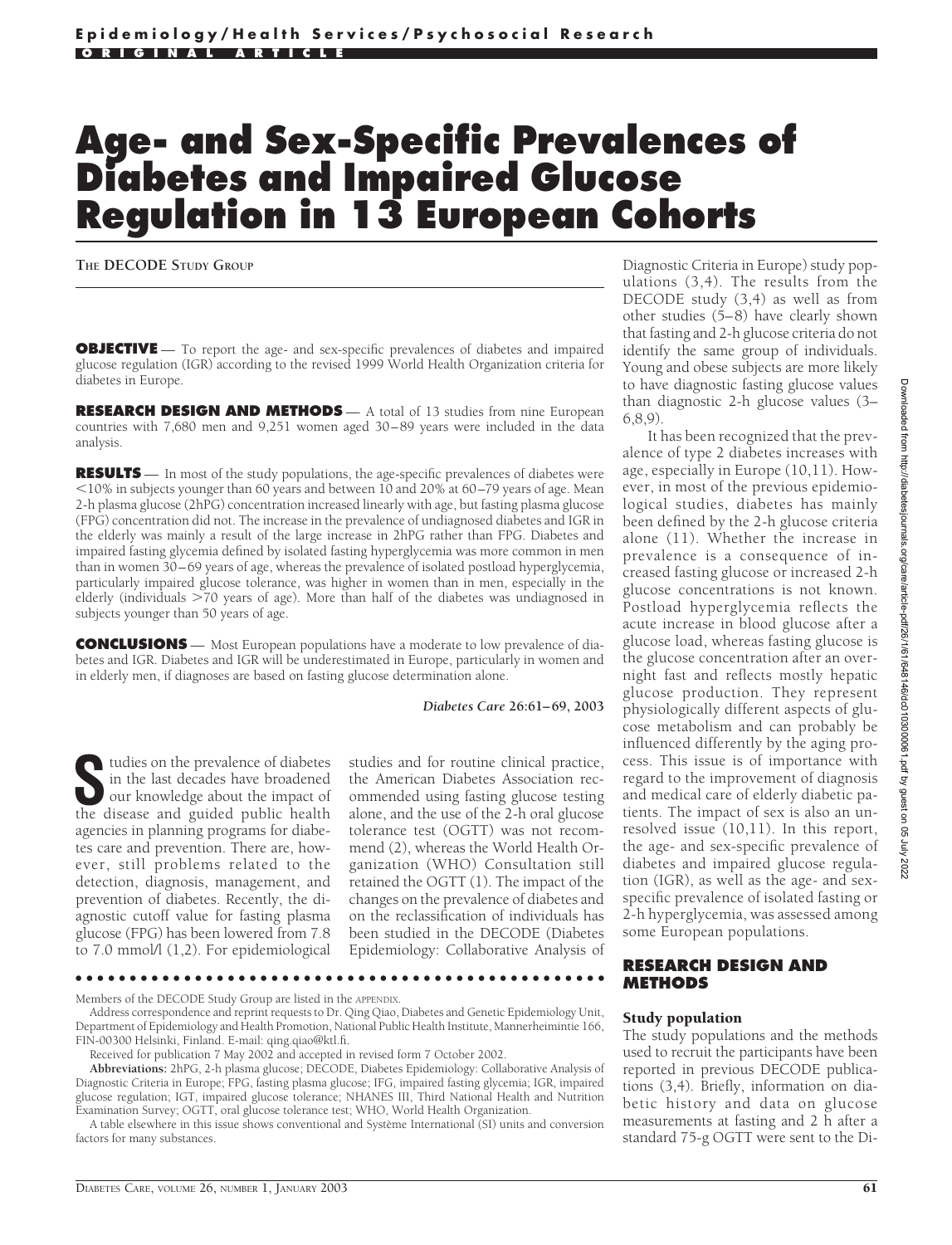| ļ<br>I                                                                                                                               |           |
|--------------------------------------------------------------------------------------------------------------------------------------|-----------|
| ĺ                                                                                                                                    |           |
| ∖<br>$\overline{\phantom{a}}$                                                                                                        |           |
|                                                                                                                                      |           |
| $\frac{1}{2}$<br>֛֛֦֦֦֦֦֦֦֧֪֧֧֧֧֦֧֧֦֧֧֦֧֧֧֧֦֧֧֧֧֛֛֪֧֛֛֛֛֝֘֝֝֬֝֬֝֬֝֬֝֓֟֓֝֬֝֓֝֬֝֓֟֝֬֝֓֝֬֝֓֝֓֝֓֝֬֝֟֓֟֝֬֝֝֬֝֬֝֬֝֜֝֬֝֜<br>֧֪֧֧֛֛֛֛֛֚֚֝֜֜֜ |           |
|                                                                                                                                      |           |
|                                                                                                                                      |           |
|                                                                                                                                      |           |
|                                                                                                                                      |           |
|                                                                                                                                      |           |
|                                                                                                                                      |           |
|                                                                                                                                      |           |
|                                                                                                                                      |           |
|                                                                                                                                      |           |
|                                                                                                                                      |           |
|                                                                                                                                      |           |
|                                                                                                                                      |           |
|                                                                                                                                      |           |
|                                                                                                                                      |           |
|                                                                                                                                      |           |
| $\frac{2}{3}$                                                                                                                        |           |
|                                                                                                                                      |           |
| )<br>)<br>)                                                                                                                          |           |
|                                                                                                                                      |           |
|                                                                                                                                      |           |
| l                                                                                                                                    |           |
| $\overline{\phantom{a}}$                                                                                                             |           |
|                                                                                                                                      |           |
|                                                                                                                                      |           |
|                                                                                                                                      |           |
| $\overline{\phantom{a}}$                                                                                                             |           |
|                                                                                                                                      |           |
|                                                                                                                                      |           |
|                                                                                                                                      |           |
|                                                                                                                                      |           |
|                                                                                                                                      |           |
|                                                                                                                                      |           |
|                                                                                                                                      |           |
|                                                                                                                                      |           |
|                                                                                                                                      |           |
|                                                                                                                                      |           |
|                                                                                                                                      |           |
|                                                                                                                                      |           |
|                                                                                                                                      |           |
|                                                                                                                                      |           |
| an an an an an an                                                                                                                    |           |
|                                                                                                                                      |           |
|                                                                                                                                      |           |
|                                                                                                                                      |           |
|                                                                                                                                      |           |
|                                                                                                                                      |           |
|                                                                                                                                      |           |
|                                                                                                                                      |           |
|                                                                                                                                      |           |
|                                                                                                                                      |           |
|                                                                                                                                      |           |
|                                                                                                                                      |           |
|                                                                                                                                      |           |
|                                                                                                                                      |           |
|                                                                                                                                      |           |
|                                                                                                                                      |           |
|                                                                                                                                      |           |
|                                                                                                                                      |           |
| $\ddot{\phantom{a}}$                                                                                                                 |           |
|                                                                                                                                      |           |
|                                                                                                                                      |           |
|                                                                                                                                      |           |
|                                                                                                                                      |           |
|                                                                                                                                      |           |
|                                                                                                                                      |           |
|                                                                                                                                      |           |
|                                                                                                                                      |           |
|                                                                                                                                      |           |
|                                                                                                                                      |           |
|                                                                                                                                      |           |
|                                                                                                                                      |           |
|                                                                                                                                      |           |
|                                                                                                                                      |           |
|                                                                                                                                      |           |
|                                                                                                                                      |           |
|                                                                                                                                      | ׇ֚֚֬֡֡֡֡֡ |
|                                                                                                                                      |           |
|                                                                                                                                      |           |
|                                                                                                                                      |           |
| <b>Product of Case 1</b>                                                                                                             |           |
| I                                                                                                                                    |           |
| $-$ Dem $\iota$ .                                                                                                                    |           |

 $\vec{d}$ 

**Table 1**

| 711<br>47 (30-64)<br>47 (30-64)<br>52 (30-74)<br>MONICA-Sweden 1990 (2)<br>MONICA-Sweden 1986 (1)<br>MONICA-Sweden 1994 (3) | (63)<br>(62)<br>(76)<br>(78)<br>(78)<br>$309$ (<br>553<br>903<br>1,841 | 50.6<br>47.0<br>48.4<br>45.4<br>38.8 | Plasma    | Fasting time             | sampling      | Glucose assay method  | screening<br>Years of | Location        |
|-----------------------------------------------------------------------------------------------------------------------------|------------------------------------------------------------------------|--------------------------------------|-----------|--------------------------|---------------|-----------------------|-----------------------|-----------------|
|                                                                                                                             |                                                                        |                                      |           | <b>Jvernight</b>         | $145 - 10.00$ | Glucose oxidase       | 1986                  | suburban        |
|                                                                                                                             |                                                                        |                                      | Plasma    | <b>Dvernight</b>         | $-10:000$     | Glucose oxidase       | 0661                  | suburban        |
|                                                                                                                             |                                                                        |                                      | Plasma    | <b>Jvernight</b>         | $145 - 10.00$ | Glucose oxidase       | 1994                  | suburban        |
| 54 (40-64)<br>MONICA-Finland (4)                                                                                            |                                                                        |                                      | Plasma    | <b>Dvernight</b>         | 3:00-10:00    | Glucose dehydrogenase | 1992                  | Jrban           |
| 76 (70–89)<br>Oulu, Finland (5)                                                                                             |                                                                        |                                      | Capillary | $10-12 h$                | 8:00-10:00    | Glucose dehydrogenase | 1992                  | Jrban           |
| $62(50 - 77)$<br>Hoom, Dutch (6)                                                                                            | 2,364 (71)                                                             |                                      | Plasma    |                          | 8:00-10:00    | Glucose dehydrogenase | 1989-1991             | Urban           |
| 55 (30-76)<br>Newcastle, U.K. (7)                                                                                           | 778 (91)                                                               |                                      | Plasma    | $\geq 10 h$<br>Overnight | 8:00-10:00    | Glucose oxidase       | 1992-1994             | Jrban           |
| 58 (44–73)<br>MONICA-Poland (8)                                                                                             | 359 (81)                                                               |                                      | Serum     | 12h                      | 8:00-11:00    | Glucose oxidase       | 1992-1993             | Jrban           |
| 58 (40-89)<br>Cremona, Italy (9)                                                                                            | 1,672(87)                                                              | $40170010$<br>$40170010$             | Plasma    | $\geq 12$ h              | 8:30-10:30    | Glucose oxidase       | 1661-066              | Jrban           |
| 50 (34-69)<br>Viva, Spain (10)                                                                                              | .948(72)                                                               |                                      | Plasma    | <b>Jvernight</b>         | 8:00-9:00     | Glucose oxidase       | 7661-966              | Jrban and rural |
| 54 (30–89)<br>Catalonia, Spain (11)                                                                                         | (93)<br>.835(                                                          |                                      | Capillary | $\frac{1}{2}h$           | $00:11-00$ :  | Refractometric        | 1994                  | Jrban           |
| 55 (30–89)<br>Guia, Spain (12)                                                                                              | (100)<br>588                                                           | 44.6                                 | Plasma    | 2 h                      | \$:00-10:00   | Glucose oxidase       | 1997                  | Island          |
| 49 (30-87)<br>Malta (13)                                                                                                    | (73)<br>1,745                                                          | 43.2                                 | Capillary | Dvernight                | Aoming        | Glucose oxidase       | 1981                  | Island          |
| 15,606<br>54 (30–89)<br>Total                                                                                               |                                                                        | 45.4                                 |           |                          |               |                       |                       |                 |

abetes and Genetic Epidemiology Unit of the National Public Health Institute in Helsinki, Finland, for collaborative analyses. The inclusion criteria for the current study are *1*) population-based studies, *2* ) studies performed after 1980, *3*) studies including both men and women, *4*) at least two decades of age, and *5*) a standard 2-h 75-g OGTT in the morning after an overnight fast for at least 10 h according to WHO recommendations (12,13).

A total of 15,606 subjects (7,083 men and 8,523 women) who had no prior history of diabetes and 1,325 subjects (597 men and 728 women) who had a prior history of diabetes, from 13 studies in nine European countries, met the inclusion criteria for the current data analysis. The age range was 30 –89 years. Demographic characteristics and information on the glucose tests for each study cohort are shown in Table 1. Age ranges and sample sizes varied between studies, but the age distribution was similar for men and women in each cohort. The proportion of female participants was slightly higher in most of the studies. The participation rate in the 2-h OGTT varied from 62 to 100%. Before data analysis, glucose concentrations of different kinds of blood specimens were all transformed to plasma glucose concentrations (APPENDIX).

Downloaded from http://diabetesjournals.org/care/article-pdf/26/1/61/648146/dc0103000061.pdf by guest on 05 July 2022 Downloaded from http://diabetesjournals.org/care/article-pdf/26/1/61/648146/dc0103000061.pdf by guest on 05 July 2022

#### Classification of glucose abnormality

Subjects who had a prior history of diabetes were classified as having previously diagnosed diabetes. Other subjects were classi fied according to the 1999 WHO recommendations for the diagnosis of diabetes (1). Classifications of diabetes, impaired glucose tolerance (IGT), and normal glucose tolerance were made according to 2-h plasma glucose (2hPG) concentrations of  $\geq 11.10$ , 7.80-11.09, and 7.80 mmol/l, respectively. FPG concentrations of  $\geq 7.00, 6.10 - 6.99$ , and 6.10 mmol/l classi fied subjects into diabetes, impaired fasting glycemia (IFG), and normal fasting glucose. IGR according to the WHO 1999 recommendations (1) is either IGT or IFG.

# Statistical analysis

Mean FPG and 2hPG concentrations were calculated for subjects who had no prior history of diabetes by age-group, for populations with at least five 10-year agegroups. The age- and sex-specific prevalences of diabetes were calculated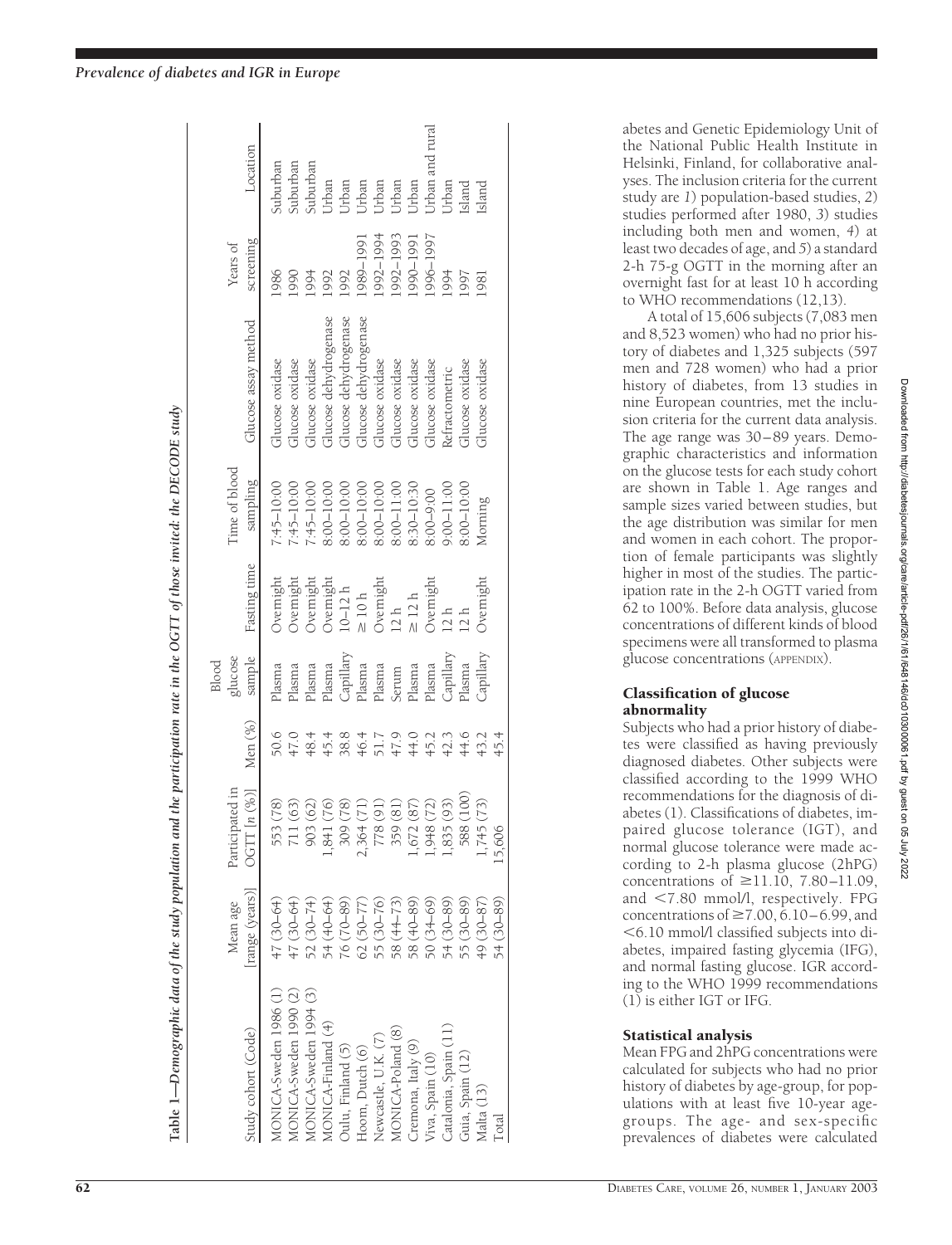

Figure 1—*Mean fasting (the two lower lines) and 2-h (the two upper lines) plasma glucose concentrations and their 95% CIs (vertical bars) for the five populations with at least five 10-year age intervals and for all 13 cohorts combined. The three Swedish cohorts were combined as one population, as were the three Spanish cohorts.*

for six 10-year age intervals, from 30 up to 89 years, separately for subjects with and without diagnosed diabetes. The prevalence of diagnosed diabetes (Pkn) was calculated by dividing the number of diagnosed cases by the total number of subjects who had responded to the questions on the prior history of diabetes. Because there were nonparticipants in the OGTTs, the prevalence of undiagnosed  $diabetes = [(undiagnosed cases identified$ by the OGTTs/the number of individuals who attended the OGTTs)  $\times$  (1 – Pkn)]. The same rule was applied when calculating the prevalence of IGR. A  $\chi^2$  test was used to measure the differences in prevalence between men and women.

# **RESULTS**

#### Age- and sex-specific plasma glucose concentration

The mean 2hPG concentration rose with age and increased more after 50 years of age in each study population (Fig. 1). Women had a significantly higher mean 2hPG concentration than men in each

age-group except in the fifth decade. The difference between men and women became larger in subjects older than 70 years of age. In men, the mean FPG concentration increased with age up to 69 years of age; thereafter, there was no further increase, whereas it rose with age in women (Fig. 1). The mean FPG concentration was higher in men than in women at 30–69 years of age; after 70 years of age, it was higher in women than in men.

#### Age- and sex-specific prevalence of diabetes

The age-specific prevalence of diabetes rose with age up to the seventh and eight decades in both men and women in each study population (Table 2, Fig. 2*A*). In most of the studies, the prevalence was  $10\%$  in subjects younger than 60 years of age and between 10 and 20% at 60–79 years of age. They were higher in Malta than in other populations, in each agegroup for both sexes, and the prevalence of known diabetes was particularly higher. The prevalence of diabetes was also higher in elderly Finnish women in

Oulu and in elderly Spanish women in Guia, compared with most of the other populations.

As shown in Fig. 2*A*, the prevalence of isolated postload hyperglycemia (2hPG  $\geq$ 11.1 mmol/l and FPG  $< 7.0$  mmol/l) increased more with age than isolated fasting hyperglycemia (FPG  $\geq 7.0$  mmol/l and  $2hPG \leq 11.1$  mmol/l), especially in women.

#### Age- and sex-specific prevalence of IGR

The prevalence of IGR rose with age in each study (Table 3 and Fig. 2*B*). In most of the study populations, the prevalence of IGR was  $\leq$ 15% at 30–59 years of age and between 15 and 30% after 60 years of age. In each age-group, they were higher in Newcastle in the U.K., Poland, and Catalonia in Spain, compared with other populations. The elderly Finnish men and women in Oulu had the highest prevalence of IGR.

The prevalence of IGT increased linearly with age, but the prevalence of IFG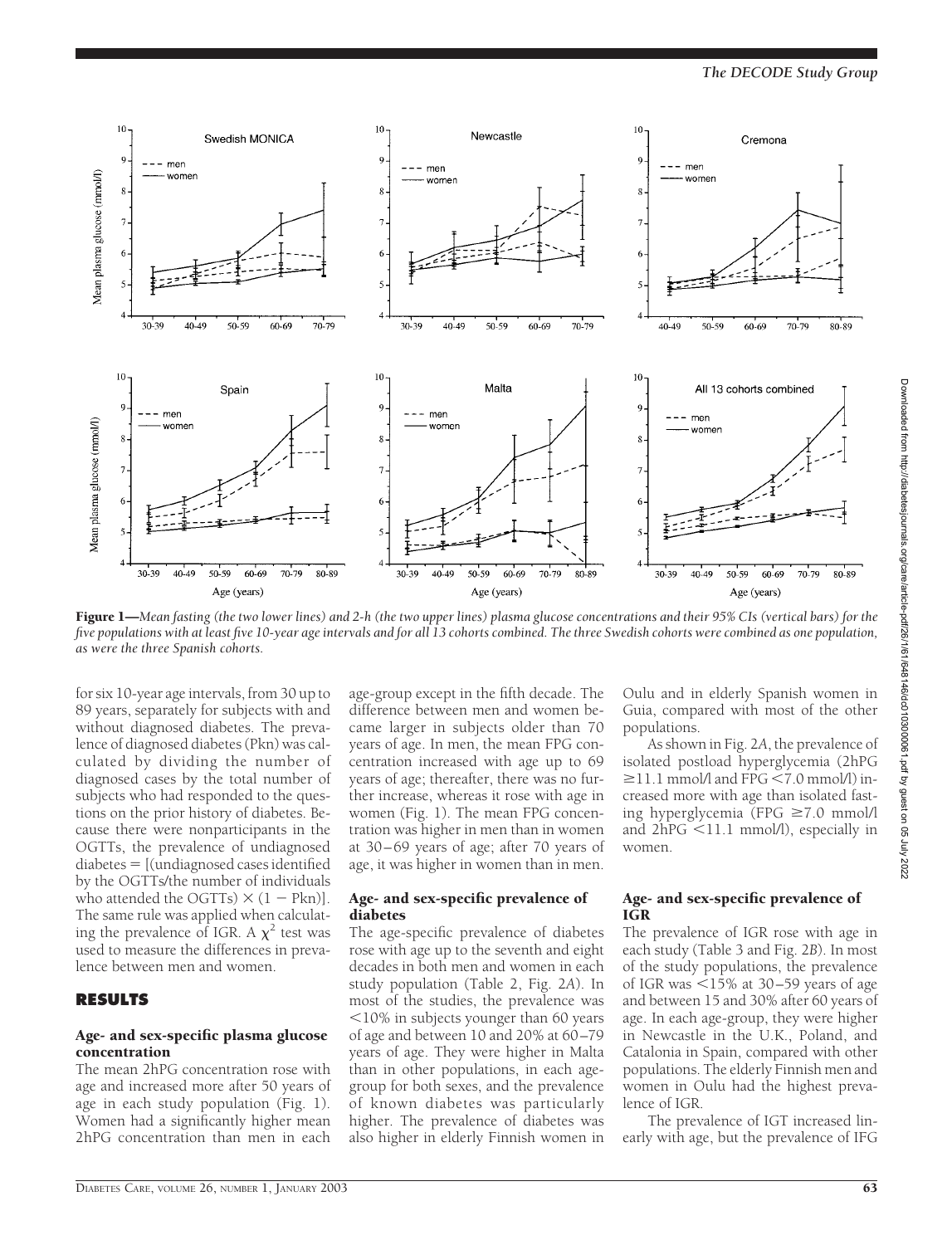**Table 2—***Prevalences of previously diagnosed and undiagnosed diabetes defined by 2hPG and FPG criteria in men and women in the DECODE cohorts*

|                     |                                                                                  |         |                                   |               | Undiagnosed diabetes (mmol/l)      |               |                                       |               |                    |         |                |
|---------------------|----------------------------------------------------------------------------------|---------|-----------------------------------|---------------|------------------------------------|---------------|---------------------------------------|---------------|--------------------|---------|----------------|
|                     |                                                                                  |         | $2hPG \geq 11.1$ and<br>FPG < 7.0 |               | $2hPG < 11.1$ and<br>$FPG \ge 7.0$ |               | $2hPG \geq 11.1$ and<br>$FPG \ge 7.0$ |               | Diagnosed diabetes |         | Total diabetes |
| Cohort              | Age (years)                                                                      | Men     | Women                             | Men           | Women                              | Men           | Women                                 | Men           | Women              | Men     | Women          |
| MONICA 1986, Sweden | $30 - 39$                                                                        | 1.2     | 2.6                               | 0             | 0                                  | 2.4           | 0                                     | 0.9           | 0.5                | 4.5     | 3.1            |
|                     | $40 - 49$                                                                        | 0       | 1.3                               | $\mathcal{O}$ | 0                                  | $\mathcal{O}$ | 0                                     | 2.5           | 1.5                | 2.5     | 2.8            |
|                     | $50 - 59$                                                                        | 0       | 2.3                               | 1.2           | 0                                  | 1.2           | 0                                     | 5.8           | 1.4                | 8.1     | 3.7            |
|                     | $60 - 64$                                                                        | 2.3     | 5.6                               | 2.3           | 0                                  | $\mathbf 0$   | 0                                     | 15            | 9                  | 19.6    | 14.6           |
| MONICA 1990, Sweden | $30 - 39$                                                                        | 0       | 1.0                               | 0             | 1.0                                | $\mathbf 0$   | 0                                     | 1.6           | 0.5                | 1.6     | 2.5            |
|                     | $40 - 49$                                                                        | 0       | $\mathcal{O}$                     | 1.0           | 0.9                                | $\mathbf 0$   | 0.9                                   | $\mathbf{2}$  | $\mathbf{1}$       | 3.0     | 2.8            |
|                     | $50 - 59$                                                                        | 0       | 1.7                               | 1.1           | 0                                  | 1.1           | 0.9                                   | 5.5           | 3.8                | 7.6     | 6.4            |
|                     | $60 - 64$                                                                        | 0       | 3.7                               | 3.2           | 1.8                                | 3.2           | 0                                     | 7.2           | 5.9                | 13.6    | 11.4           |
| MONICA 1994, Sweden | $30 - 39$                                                                        | 0       | $\circ$                           | 1.2           | 0                                  | $\mathcal{O}$ | 0                                     | 0.6           | 1.0                | 1.8     | 1.0            |
|                     | $40 - 49$                                                                        | 1.9     | 1.9                               | 0.9           | 1.0                                | 0.9           | 0                                     | 1.5           | 1.5                | 5.3     | 4.4            |
|                     | $50 - 59$                                                                        | 1.0     | 2.8                               | 1.0           | 0.9                                | $\mathbf 0$   | 0.9                                   | 2.6           | 1.5                | 4.5     | 6.1            |
|                     | $60 - 69$                                                                        | 3.1     | 5.7                               | 2.3           | 1.6                                | 2.3           | 2.4                                   | 6.1           | 4.5                | 13.9    | 14.3           |
|                     | $70 - 74$                                                                        | 0       | 2.4                               | 2.8           | 0                                  | $\mathbf 0$   | 2.4                                   | 13.9          | 8.3                | 16.7    | 13.1           |
| MONICA, Finland     | $40 - 49$                                                                        | 1.2     | 1.2                               | 1.9           | 1.8                                | $\mathcal{O}$ | 0                                     | 1.6           | 0.8                | 4.7     | 3.8            |
|                     | $50 - 59$                                                                        | 1.2     | 0.9                               | 3.6           | 1.5                                | 1.6           | 0.7                                   | 3.2           | 3.0                | 9.6     | 6.0            |
|                     | $60 - 64$                                                                        | 1.2     | 1.7                               | 2.3           | 0.9                                | 1.7           | 0.9                                   | 4.1           | 4.4                | 9.2     | 7.8            |
| Oulu, Finland       | $70 - 79$                                                                        | 7.2     | 5.3                               | 7.2           | 8.3                                | 5.4           | 3.6                                   | 17.1          | 17.2               | 36.9    | 34.3           |
|                     | 80-89                                                                            | 3.6     | 9.1                               | 7.1           | 6.1                                | $\mathcal{O}$ | 13.7                                  | 0             | 25.8               | 10.7    | 54.6           |
| Hoom, Dutch         | $50 - 59$                                                                        | 1.5     | 0.7                               | 2.2           | 1.8                                | 2.1           | 0.5                                   | 2.2           | 1.4                | 8.0     | 4.4            |
|                     | $60 - 69$                                                                        | 1.2     | 2.5                               | 2.4           | 1.9                                | 3.4           | 3.1                                   | 3.8           | 5.0                | 10.7    | 12.5           |
|                     | $70 - 77$                                                                        | 2.9     | 4.3                               | 3.5           | 2.6                                | 5.7           | 4.7                                   | 4.0           | 8.1                | 16.0    | 19.7           |
| Newcastle, U.K.     | $30 - 39$<br>0<br>$\mathcal{O}$<br>0<br>0<br>$40 - 49$<br>1.2<br>1.2<br>4.8<br>0 |         | $\mathcal{O}$                     | $\mathcal{O}$ | $\mathcal{O}$                      | 0             | $\circ$                               | $\mathcal{O}$ |                    |         |                |
|                     |                                                                                  |         |                                   |               |                                    | 2.5           | 1.2                                   | 1.3           | 1.3                | 9.7     | 3.7            |
|                     | $50 - 59$                                                                        | 1.0     | 0                                 | 6.7           | 3.0                                | 2.8           | 2.0                                   | 3.1           | 3.0                | 13.6    | 8.0            |
|                     | $60 - 69$                                                                        | 1.0     | 2.1                               | 7.9           | 6.4                                | 4.9           | 2.1                                   | 3.3           | 3.3                | 17.1    | 13.9           |
|                     | $70 - 76$                                                                        | 3.4     | 6.0                               | 3.4           | 4.0                                | 3.4           | 2.0                                   | 6.3           | 0                  | 16.4    | 12.0           |
| MONICA, Poland      | 44-49                                                                            | 2.4     | $\mathcal{O}$                     | 4.9           | 2.6                                | $\mathbf 0$   | 0                                     | 2.1           | $\circ$            | 9.5     | 2.6            |
|                     | $50 - 59$                                                                        | 3.6     | 3.9                               | 5.4           | 0                                  | $\mathcal{O}$ | 1.3                                   | $\mathcal{O}$ | 2.0                | 9.0     | 7.2            |
|                     | $60 - 69$                                                                        | 7.4     | 4.8                               | 2.9           | 1.6                                | 2.9           | 0                                     | 2.5           | 11.3               | 15.7    | 17.7           |
|                     | $70 - 73$                                                                        | 0       | 10.8                              | $\mathcal{O}$ | 0                                  | $\mathcal{O}$ | 0                                     | 5.6           | 8.3                | 5.6     | 19.1           |
| Cremona, Italy      | $40 - 49$                                                                        | 0       | $\mathcal{O}$                     | 0.9           | 0                                  | $\mathcal{O}$ | 0.9                                   | 3.2           | 1.2                | 4.1     | 2.1            |
|                     | $50 - 59$                                                                        | 1.5     | 0.7                               | 0.8           | 0                                  | 0.4           | 0.7                                   | 5.6           | 3.7                | 8.2     | 5.0            |
|                     | $60 - 69$                                                                        | 1.9     | 1.8                               | 2.4           | 0.7                                | 1.0           | 1.1                                   | 12.9          | 9.4                | 18.2    | 13.0           |
|                     | $70 - 79$                                                                        | 1.2     | 6.6                               | 0             | 1.3                                | 4.7           | 2.6                                   | 11.2          | 10.1               | 17.1    | 20.6           |
|                     | 80-89                                                                            | 0       | 3.0                               | 8.5           | 0                                  | $\mathbf 0$   | 3.0                                   | 6.7           | 28.9               | 15.2    | 34.9           |
| Viva, Spain         | $34 - 39$                                                                        | 0       | 1.1                               | 0             | 0                                  | $\mathcal{O}$ | 0                                     | 0.4           | 2.2                | 0.4     | 3.3            |
|                     | $40 - 49$                                                                        | 1.3     | 1.5                               | 2.6           | 0.5                                | 0.7           | 0.3                                   | 0.4           | 2.6                | 5.0     | 4.8            |
|                     | $50 - 59$                                                                        | 3.0     | 1.9                               | 1.9           | 0.3                                | 0.8           | 1.6                                   | 1.8           | 3.6                | 7.5     | 7.4            |
|                     | $60 - 69$                                                                        | 2.5     | 4.0                               | 1.8           | 1.5                                | 1.8           | 0.5                                   | 4.3           | 4.2                | 10.4    | 10.3           |
| Catalonia, Spain    | $30 - 39$                                                                        | 1.5     | 0.5                               | 0.7           | 0.5                                | $\mathcal{O}$ | 0                                     | 1.3           | 0.3                | 3.5     | 1.3            |
|                     | $40 - 49$                                                                        | 0       | 1.4                               | 2.4           | 1.8                                | 0.6           | 0                                     | 1.7           | 1.7                | 4.6     | 4.8            |
|                     | $50 - 59$                                                                        | 2.0     | 1.2                               | 0.6           | 0.4                                | $\mathbf 0$   | 0                                     | 8.6           | 7.4                | 11.3    | 9.0            |
|                     | $60 - 69$                                                                        | 4.0     | 5.9                               | 1.3           | 1.5                                | 1.3           | 0.4                                   | 12            | 17.5               | 18.6    | 25.3           |
|                     | 70-79                                                                            | 5.3     | 7.6                               | 0.9           | 2.6                                | $\cup$        | 0.9                                   | 13.5          | 19.8               | 19.6    | 30.9           |
|                     | 80-89                                                                            | 7.3     | 10.2                              | 2.5           | 0                                  | $\mathbf 0$   | 3.4                                   | 11.9          | 11.1               | 21.7    | 24.7           |
| Guia, Spain         | $30 - 39$                                                                        | 0       | $\circ$                           | $\mathcal{O}$ | 0                                  | $\circ$       | $\circ$                               | $\circ$       | $\mathcal{O}$      | $\circ$ | $\mathcal{O}$  |
|                     | $40 - 49$                                                                        | $\circ$ | $\mathcal O$                      | $1.8\,$       | 1.3                                | 1.8           | 0                                     | 7.0           | 3.8                | 10.6    | 5.2            |
|                     | $50 - 59$                                                                        | 3.9     | 2.8                               | 2.0           | 1.4                                | $\mathcal{O}$ | 2.8                                   | 12.2          | 10.9               | 18.2    | 17.9           |
|                     | $60 - 69$                                                                        | 3.8     | 5.1                               | 0             | 0                                  | 3.8           | 1.3                                   | 15.8          | 19.3               | 23.4    | 25.7           |
|                     | $70 - 79$                                                                        | 7.1     | 11.6                              | 0             | 0                                  | 1.7           | $\mathcal{O}$                         | 13.3          | 32.2               | 22.2    | 43.8           |
|                     | 80-89                                                                            | 0       | 18.7                              | 0             | 0                                  | $\circ$       | 6.2                                   | 15.6          | 31.6               | 15.6    | 56.5           |
| Malta               | $30 - 39$                                                                        | 1.4     | 0.3                               | 1.9           | 0.7                                | 1.4           | $\circ$                               | 0.9           | 4.6                | 5.6     | 5.6            |
|                     | 40-49                                                                            | 1.1     | 1.6                               | 2.2           | 1.2                                | 1.1           | $\circ$                               | 7.1           | 4.5                | 11.6    | 7.4            |
|                     | $50 - 59$                                                                        | 3.2     | 1.9                               | 2.2           | 1.1                                | 2.2           | 1.9                                   | 14.1          | 18.9               | 21.7    | 23.8           |
|                     | $60 - 69$                                                                        | 0.7     | 5.4                               | 2.0           | 1.8                                | 4.7           | 2.4                                   | 25.5          | 36.3               | 32.9    | 45.8           |
|                     | $70 - 79$                                                                        | 3.6     | 7.6                               | 4.8           | $\mathcal{O}$                      | 2.4           | 2.1                                   | 32.1          | 37.6               | 42.8    | 47.3           |
|                     | $80 - 87$                                                                        | 5.9     | 8.3                               | $\circ$       | 4.2                                | $\mathcal{O}$ | 8.3                                   | 35.3          | 33.3               | 41.2    | 54.2           |
| Total               | $30 - 39$                                                                        | 0.7     | 0.6                               | 0.7           | 0.4                                | 0.6           | $0*$                                  | 1.0           | 1.5                | 2.9     | 2.5            |
|                     | $40 - 49$                                                                        | 0.8     | 1.1                               | 2.0           | $1.0*$                             | 0.6           | 0.2                                   | 2.1           | 1.8                | 5.4     | $4.2*$         |
|                     | $50 - 59$                                                                        | 1.7     | 1.3                               | 2.3           | 1.0 <sup>†</sup>                   | 1.3           | 0.9                                   | 4.8           | 4.6                | 10.1    | $7.8*$         |
|                     | $60 - 69$                                                                        | 2.1     | 3.6 <sup>‡</sup>                  | 2.5           | 1.6                                | 2.5           | 1.6                                   | 8.5           | 9.3                | 15.5    | 16.1           |
|                     | $70 - 79$                                                                        | 4.0     | $6.1*$                            | 3.0           | 2.9                                | 3.4           | 2.8                                   | 12.9          | 15.4               | 23.4    | $27.3*$        |
|                     | 80-89                                                                            | 3.9     | $9.2*$                            | 3.2           | 3.1                                | $\mathcal{O}$ | 8.6‡                                  | 12.4          | $22.4*$            | 19.5    | 43.3‡          |

Data are %.  $*P < 0.05$ ,  $P < 0.001$ ,  $P < 0.01$ , for the difference between men and women.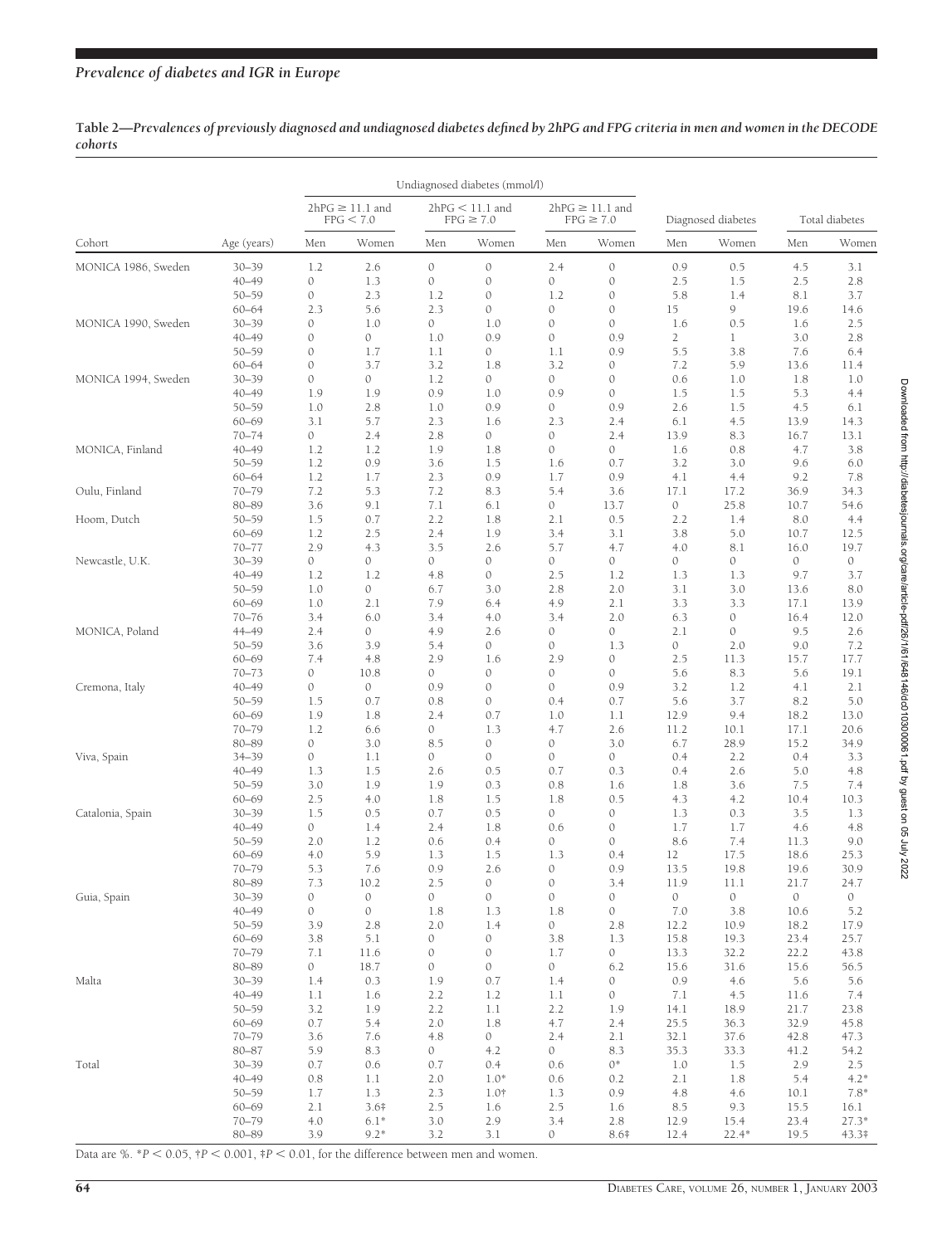

did not (Fig. 2*B*). The concordance between the two was poor.

#### Sex difference in prevalence of diabetes, IFG, and IGT

In most of the study cohorts, the agespecific prevalences of previously undiagnosed diabetes and IGT defined by isolated postload hyperglycemia were higher in women than in men, but the prevalences of undiagnosed diabetes and

IFG diagnosed by isolated fasting hyperglycemia were higher in men than in women (Tables 2 and 3). The sex difference in the prevalence of undiagnosed diabetes and IFG defined by isolated fasting hyperglycemia was statistically significant in subjects younger than 70 years of age. IGT was more prevalent in women than in men in all age-groups, although significantly different only in subjects younger than 70 years of age (Table 3). Undiag-

nosed diabetes defined by isolated postload hyperglycemia was more prevalent in women than in men after 60 years of age (Table 2).

The prevalence of previously diagnosed diabetes did not differ between men and women, except in the people aged 80 years or older, where the prevalence was higher in women (Table 2). The total prevalence of diabetes (Fig. 2*A*) was higher in men 40–59 years of age but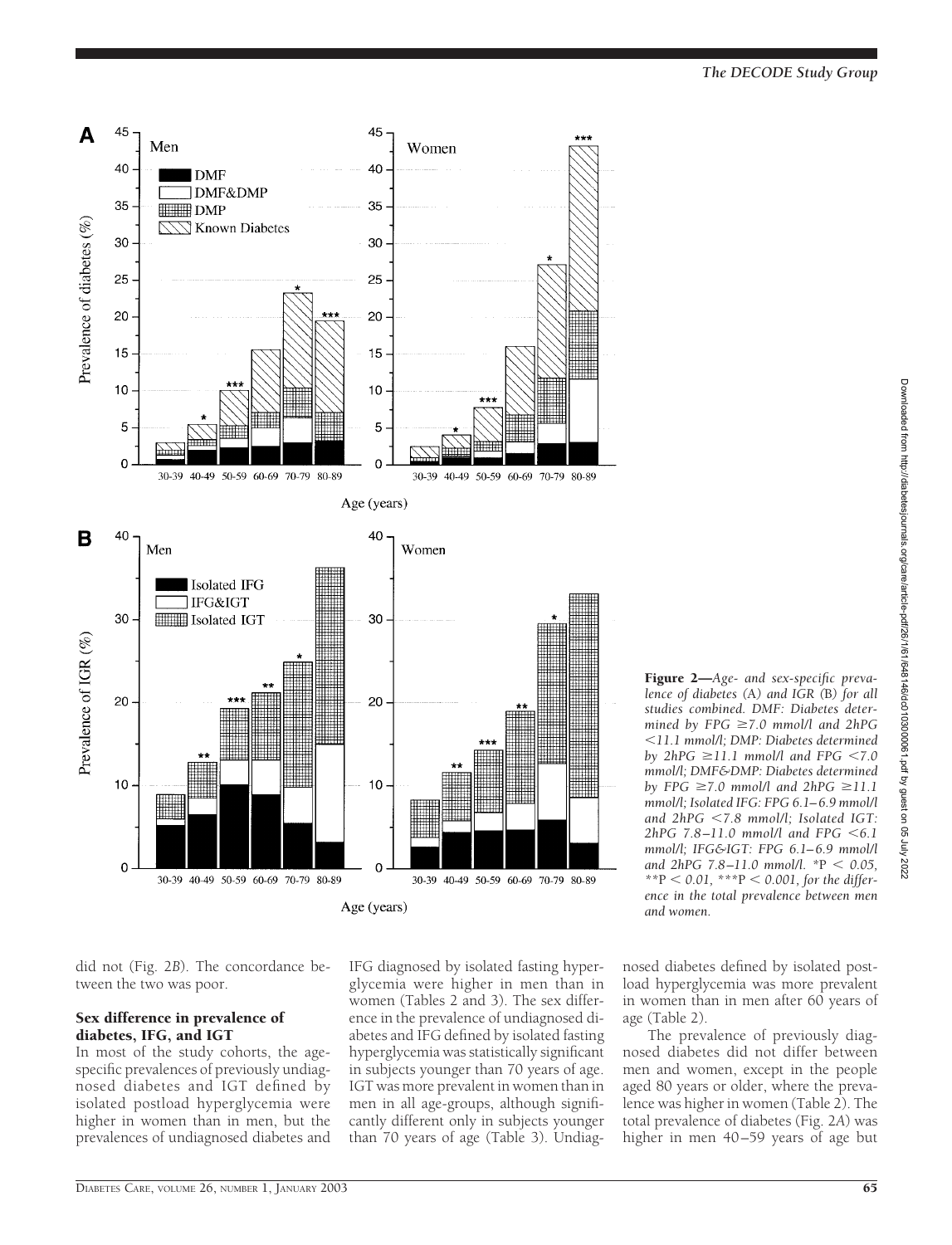# *Prevalence of diabetes and IGR in Europe*

|                     |             |         | Isolated IGT                   |      | Isolated IFG                    |                                                                                                                                                                                                                                                                                                                                                                                                                                                        | IGT and IFG                      |                                                                                                                                                                                                                                                                                                                                                                                        | IGR            |
|---------------------|-------------|---------|--------------------------------|------|---------------------------------|--------------------------------------------------------------------------------------------------------------------------------------------------------------------------------------------------------------------------------------------------------------------------------------------------------------------------------------------------------------------------------------------------------------------------------------------------------|----------------------------------|----------------------------------------------------------------------------------------------------------------------------------------------------------------------------------------------------------------------------------------------------------------------------------------------------------------------------------------------------------------------------------------|----------------|
|                     |             |         | 2hPG 7.8-11.0 and<br>FPG < 6.1 |      | $2hPG < 7.8$ and<br>FPG 6.1-6.9 |                                                                                                                                                                                                                                                                                                                                                                                                                                                        | 2hPG 7.8-11.0 and<br>FPG 6.1-6.9 |                                                                                                                                                                                                                                                                                                                                                                                        | IGT or/and IFG |
| Cohort              | Age (years) | Men     | Women                          | Men  | Women                           | Men                                                                                                                                                                                                                                                                                                                                                                                                                                                    | Women                            | Men                                                                                                                                                                                                                                                                                                                                                                                    | Women          |
| MONICA 1986, Sweden | $30 - 39$   | 4.8     | 9.2                            | 1.2  | 1.3                             | $\mathcal{O}$                                                                                                                                                                                                                                                                                                                                                                                                                                          | $\mathcal{O}$                    | 5.9                                                                                                                                                                                                                                                                                                                                                                                    | 10.4           |
|                     | $40 - 49$   | 7.4     | 7.6                            | 2.4  | $\circ$                         | 0                                                                                                                                                                                                                                                                                                                                                                                                                                                      | 1.3                              | 9.8                                                                                                                                                                                                                                                                                                                                                                                    | 8.9            |
|                     | $50 - 59$   | 8.1     | 11.4                           | 1.1  | 2.3                             | $\mathcal O$                                                                                                                                                                                                                                                                                                                                                                                                                                           | 1.2                              | 9.2                                                                                                                                                                                                                                                                                                                                                                                    | 14.9           |
|                     | $60 - 64$   | 2.3     | 11.0                           | 4.6  | 2.7                             | 2.3                                                                                                                                                                                                                                                                                                                                                                                                                                                    | $\mathcal{O}$                    | 9.2                                                                                                                                                                                                                                                                                                                                                                                    | 13.7           |
| MONICA 1990, Sweden | $30 - 39$   | $\circ$ | 3.9                            | 4.5  | 0                               | 0                                                                                                                                                                                                                                                                                                                                                                                                                                                      | 1.0                              | 4.5                                                                                                                                                                                                                                                                                                                                                                                    | 4.9            |
|                     | $40 - 49$   | 2.0     | 6.1                            | 14.6 | 0.9                             | 2.0                                                                                                                                                                                                                                                                                                                                                                                                                                                    | $\mathcal{O}$                    | 18.5                                                                                                                                                                                                                                                                                                                                                                                   | 7.0            |
|                     | $50 - 59$   | 6.4     | 6.9                            | 7.6  | 6.1                             | $\mathcal{O}$                                                                                                                                                                                                                                                                                                                                                                                                                                          | 0.9                              | 14.0                                                                                                                                                                                                                                                                                                                                                                                   | 13.9           |
|                     | $60 - 64$   | 0       | 11.1                           | 12.8 | 11.1                            | 0                                                                                                                                                                                                                                                                                                                                                                                                                                                      | 3.7                              | 12.8                                                                                                                                                                                                                                                                                                                                                                                   | 25.9           |
| MONICA 1994, Sweden | $30 - 39$   | 2.5     | 3.9                            | 2.5  | $\circ$                         | $\mathcal{O}$                                                                                                                                                                                                                                                                                                                                                                                                                                          | 1.0                              |                                                                                                                                                                                                                                                                                                                                                                                        | 4.9            |
|                     | $40 - 49$   | 0.9     | 2.9                            | 2.8  | 3.8                             | 3.8                                                                                                                                                                                                                                                                                                                                                                                                                                                    | 1.9                              |                                                                                                                                                                                                                                                                                                                                                                                        | 8.6            |
|                     | $50 - 59$   | 5.8     | 9.3                            | 13.6 | 1.9                             | 4.9                                                                                                                                                                                                                                                                                                                                                                                                                                                    | 0.0                              | 5.0<br>7.6<br>24.4<br>17.1<br>19.4<br>20.0<br>29.5<br>26.9<br>33.3<br>64.2<br>14.6<br>21.7<br>22.1<br>19.4<br>25.5<br>36.1<br>39.6<br>32.3<br>22.0<br>39.3<br>33.9<br>18.9<br>4.9<br>12.4<br>12.2<br>15.5<br>42.5<br>13.3<br>11.4<br>14.7<br>15.9<br>13.0<br>15.9<br>26.0<br>28.1<br>33.6<br>24.5<br>12.6<br>10.7<br>29.8<br>24.8<br>26.5<br>30.4<br>3.2<br>4.9<br>7.3<br>11.4<br>13.2 | 11.2           |
|                     | $60 - 69$   | 7.0     | 13.1                           | 7.0  | 2.4                             | 3.1                                                                                                                                                                                                                                                                                                                                                                                                                                                    | 1.6                              |                                                                                                                                                                                                                                                                                                                                                                                        | 17.1           |
|                     | $70 - 74$   | 13.9    | 16.9                           | 5.6  | 4.8                             | 0                                                                                                                                                                                                                                                                                                                                                                                                                                                      | 14.5                             |                                                                                                                                                                                                                                                                                                                                                                                        | 36.2           |
| MONICA, Finland     | $40 - 49$   | 4.6     | 4.9                            | 11.9 |                                 | 6.1<br>3.4<br>0.9<br>11.8<br>4.3<br>6.6<br>4.1<br>13.7<br>4.3<br>5.2<br>5.5<br>21.4<br>7.7<br>7.2<br>15.4<br>48.5<br>6.1<br>21.4<br>6.1<br>37.9<br>5.7<br>2.2<br>1.4<br>10.9<br>5.6<br>3.1<br>2.5<br>18.0<br>8.1<br>3.9<br>5.1<br>25.2<br>9.1<br>1.8<br>14.5<br>4.5<br>10.7<br>2.4<br>20.1<br>3.6<br>16.0<br>2.8<br>6.0<br>30.0<br>10.6<br>17.8<br>5.3<br>24.5<br>8.0<br>3.4<br>14.0<br>34.0<br>5.1<br>4.9<br>28.2<br>7.7<br>1.3<br>8.9<br>3.8<br>25.8 |                                  |                                                                                                                                                                                                                                                                                                                                                                                        |                |
|                     | $50 - 59$   | 7.4     | 5.3                            | 15.6 |                                 |                                                                                                                                                                                                                                                                                                                                                                                                                                                        |                                  |                                                                                                                                                                                                                                                                                                                                                                                        |                |
|                     | $60 - 64$   | 7.4     | 11.6                           | 14.3 |                                 |                                                                                                                                                                                                                                                                                                                                                                                                                                                        |                                  |                                                                                                                                                                                                                                                                                                                                                                                        |                |
| Oulu, Finland       | $70 - 79$   | 18.9    | 25.4                           | 7.2  |                                 |                                                                                                                                                                                                                                                                                                                                                                                                                                                        |                                  |                                                                                                                                                                                                                                                                                                                                                                                        |                |
|                     | 80-89       | 35.7    | 25.7                           | 7.1  |                                 |                                                                                                                                                                                                                                                                                                                                                                                                                                                        |                                  |                                                                                                                                                                                                                                                                                                                                                                                        |                |
| Hoorn, Dutch        | $50 - 59$   | 3.5     | 3.8                            | 8.8  |                                 |                                                                                                                                                                                                                                                                                                                                                                                                                                                        |                                  |                                                                                                                                                                                                                                                                                                                                                                                        |                |
|                     | $60 - 69$   | 5.8     | 9.9                            | 12.9 |                                 |                                                                                                                                                                                                                                                                                                                                                                                                                                                        |                                  |                                                                                                                                                                                                                                                                                                                                                                                        |                |
|                     | $70 - 77$   | 11.3    | 11.9                           | 6.8  |                                 |                                                                                                                                                                                                                                                                                                                                                                                                                                                        |                                  |                                                                                                                                                                                                                                                                                                                                                                                        |                |
| Newcastle, U.K.     | $30 - 39$   | 3.0     | 3.6                            | 11.9 |                                 |                                                                                                                                                                                                                                                                                                                                                                                                                                                        |                                  |                                                                                                                                                                                                                                                                                                                                                                                        |                |
|                     | $40 - 49$   | 6.1     | 7.1                            | 15.8 |                                 |                                                                                                                                                                                                                                                                                                                                                                                                                                                        |                                  |                                                                                                                                                                                                                                                                                                                                                                                        |                |
|                     | $50 - 59$   | 1.9     | 8.0                            | 31.4 |                                 |                                                                                                                                                                                                                                                                                                                                                                                                                                                        |                                  |                                                                                                                                                                                                                                                                                                                                                                                        |                |
|                     | $60 - 69$   | 7.9     | 8.5                            | 13.8 |                                 |                                                                                                                                                                                                                                                                                                                                                                                                                                                        |                                  |                                                                                                                                                                                                                                                                                                                                                                                        |                |
|                     | $70 - 76$   | 17.1    | 12.0                           | 11.9 |                                 |                                                                                                                                                                                                                                                                                                                                                                                                                                                        |                                  |                                                                                                                                                                                                                                                                                                                                                                                        |                |
| MONICA, Poland      | 44-49       | 2.4     | 15.4                           | 14.7 |                                 |                                                                                                                                                                                                                                                                                                                                                                                                                                                        |                                  |                                                                                                                                                                                                                                                                                                                                                                                        |                |
|                     | $50 - 59$   | 14.3    | 20.7                           | 16.1 |                                 |                                                                                                                                                                                                                                                                                                                                                                                                                                                        |                                  |                                                                                                                                                                                                                                                                                                                                                                                        |                |
|                     | $60 - 69$   | 19.2    | 22.6                           | 10.3 | 3.2                             | 4.4                                                                                                                                                                                                                                                                                                                                                                                                                                                    | 4.9                              |                                                                                                                                                                                                                                                                                                                                                                                        | 30.7           |
|                     | $70 - 73$   | $\circ$ | 16.1                           | 18.9 | 0                               | $\mathcal{O}$                                                                                                                                                                                                                                                                                                                                                                                                                                          | 10.8                             |                                                                                                                                                                                                                                                                                                                                                                                        | 27.0           |
| Cremona, Italy      | $40 - 49$   | 3.1     | 4.0                            | 1.3  | 0.4                             | 0.5                                                                                                                                                                                                                                                                                                                                                                                                                                                    | 0.9                              |                                                                                                                                                                                                                                                                                                                                                                                        | 5.2            |
|                     | $50 - 59$   | 3.4     | 3.3                            | 7.5  | 0.7                             | 1.5                                                                                                                                                                                                                                                                                                                                                                                                                                                    | 1.2                              |                                                                                                                                                                                                                                                                                                                                                                                        | 5.2            |
|                     | $60 - 69$   | 7.3     | 8.0                            | 3.4  | 2.5                             | 1.5                                                                                                                                                                                                                                                                                                                                                                                                                                                    | 2.2                              | 23.6<br>8.9<br>12.7<br>19.2<br>21.2                                                                                                                                                                                                                                                                                                                                                    | 12.7           |
|                     | $70 - 79$   | 9.5     | 17.7                           | 2.4  | 0.6                             | 3.6                                                                                                                                                                                                                                                                                                                                                                                                                                                    | 1.3                              |                                                                                                                                                                                                                                                                                                                                                                                        | 19.7           |
|                     | 80-89       | 25.5    | 20.8                           | 0    | 0                               | 17.0                                                                                                                                                                                                                                                                                                                                                                                                                                                   | $\mathcal{O}$                    |                                                                                                                                                                                                                                                                                                                                                                                        | 20.8           |
| Viva, Spain         | 34-39       | 3.8     | 2.1                            | 9.6  | 2.5                             | 0                                                                                                                                                                                                                                                                                                                                                                                                                                                      | 1.6                              |                                                                                                                                                                                                                                                                                                                                                                                        | 6.2            |
|                     | $40 - 49$   | 5.2     | 3.3                            | 4.9  | 4.0                             | 1.3                                                                                                                                                                                                                                                                                                                                                                                                                                                    | 1.3                              |                                                                                                                                                                                                                                                                                                                                                                                        | 8.6            |
|                     | $50 - 59$   | 9.0     | 10.9                           | 4.9  | 5.1                             | 0.8                                                                                                                                                                                                                                                                                                                                                                                                                                                    | 1.3                              |                                                                                                                                                                                                                                                                                                                                                                                        | 17.3           |
|                     | $60 - 69$   | 7.9     | 9.5                            | 4.9  | 4.0                             | 3.1                                                                                                                                                                                                                                                                                                                                                                                                                                                    | 2.5                              |                                                                                                                                                                                                                                                                                                                                                                                        | 16.0           |
| Catalonia, Spain    | $30 - 39$   | 4.3     | 7.4                            | 7.2  | 4.4                             | 1.5                                                                                                                                                                                                                                                                                                                                                                                                                                                    | 2.5                              |                                                                                                                                                                                                                                                                                                                                                                                        | 14.3           |
|                     | $40 - 49$   | 6.5     | 9.3                            | 5.9  | 9.6                             | 3.5                                                                                                                                                                                                                                                                                                                                                                                                                                                    | 2.8                              |                                                                                                                                                                                                                                                                                                                                                                                        | 21.7           |
|                     | $50 - 59$   | 9.3     | 12.2                           | 11.3 | 9.4                             | 5.3                                                                                                                                                                                                                                                                                                                                                                                                                                                    | 4.9                              |                                                                                                                                                                                                                                                                                                                                                                                        | 26.5           |
|                     | $60 - 69$   | 14.9    | 13.8                           | 7.9  | 5.9                             | 5.3                                                                                                                                                                                                                                                                                                                                                                                                                                                    | 4.9                              |                                                                                                                                                                                                                                                                                                                                                                                        | 24.6           |
|                     | $70 - 79$   | 22.9    | 17.7                           | 3.5  | 9.3                             | $7.1\,$                                                                                                                                                                                                                                                                                                                                                                                                                                                | 6.7                              |                                                                                                                                                                                                                                                                                                                                                                                        | 33.8           |
|                     | 80-89       | 12.2    | 30.8                           | 4.9  | 3.4                             | 7.3                                                                                                                                                                                                                                                                                                                                                                                                                                                    | 6.8                              |                                                                                                                                                                                                                                                                                                                                                                                        | 41.0           |
| Guia, Spain         | $30 - 39$   | 6.3     | 7.5                            | 6.3  | 3.8                             | $\circ$                                                                                                                                                                                                                                                                                                                                                                                                                                                | 1.3                              |                                                                                                                                                                                                                                                                                                                                                                                        | 12.6           |
|                     | 40-49       | 5.4     | 11.8                           | 3.5  | 2.6                             | 1.8                                                                                                                                                                                                                                                                                                                                                                                                                                                    | 2.6                              |                                                                                                                                                                                                                                                                                                                                                                                        | 17.0           |
|                     | $50 - 59$   | 14.0    | 19.5                           | 11.9 | 0.0                             | 3.9                                                                                                                                                                                                                                                                                                                                                                                                                                                    | 4.2                              |                                                                                                                                                                                                                                                                                                                                                                                        | 23.7           |
|                     | $60 - 69$   | 11.5    | 15.3                           | 9.6  | 3.9                             | 3.8                                                                                                                                                                                                                                                                                                                                                                                                                                                    | 5.1                              |                                                                                                                                                                                                                                                                                                                                                                                        | 24.3           |
|                     | $70 - 79$   | 19.4    | 11.6                           | 3.6  | 3.9                             | 3.6                                                                                                                                                                                                                                                                                                                                                                                                                                                    | $\circ$                          |                                                                                                                                                                                                                                                                                                                                                                                        | 15.5           |
|                     | 80-89       | 16.9    | 12.5                           | 0    | $\mathcal{O}$                   | 13.5                                                                                                                                                                                                                                                                                                                                                                                                                                                   | 12.5                             |                                                                                                                                                                                                                                                                                                                                                                                        | 24.9           |
| Malta               | $30 - 39$   | 0.9     | 3.0                            | 1.4  | 2.0                             | 0.9                                                                                                                                                                                                                                                                                                                                                                                                                                                    | 0.3                              |                                                                                                                                                                                                                                                                                                                                                                                        | $5.2$          |
|                     | $40 - 49$   | 2.7     | 5.4                            | 2.2  | 2.2                             | $\boldsymbol{0}$                                                                                                                                                                                                                                                                                                                                                                                                                                       | 0.3                              |                                                                                                                                                                                                                                                                                                                                                                                        | 7.9            |
|                     | $50 - 59$   | 5.9     | $7.1\,$                        | 1.4  | 1.5                             | $\mathcal{O}$                                                                                                                                                                                                                                                                                                                                                                                                                                          | 0.4                              |                                                                                                                                                                                                                                                                                                                                                                                        | 8.9            |
|                     | $60 - 69$   | 6.7     | 8.9                            | 1.3  | 2.4                             | 3.4                                                                                                                                                                                                                                                                                                                                                                                                                                                    | $\mathcal{O}$                    |                                                                                                                                                                                                                                                                                                                                                                                        | 11.3           |
|                     | $70 - 79$   | 10.7    | 17.2                           | 1.2  | 3.2                             | 1.2                                                                                                                                                                                                                                                                                                                                                                                                                                                    | $\circ$                          |                                                                                                                                                                                                                                                                                                                                                                                        | 20.5           |
|                     | $80 - 87$   | 23.6    | 20.9                           | 0    | $\circ$                         | $\circ$                                                                                                                                                                                                                                                                                                                                                                                                                                                | 4.2                              |                                                                                                                                                                                                                                                                                                                                                                                        | 25.1           |
| Total               | $30 - 39$   | 2.9     | $4.5*$                         | 5.2  | 2.6 <sup>†</sup>                | 0.8                                                                                                                                                                                                                                                                                                                                                                                                                                                    | 1.2                              |                                                                                                                                                                                                                                                                                                                                                                                        | 8.3            |
|                     | 40-49       | 4.3     | $5.8*$                         | 6.5  | $4.4$ †                         | 2.0                                                                                                                                                                                                                                                                                                                                                                                                                                                    | 1.4                              |                                                                                                                                                                                                                                                                                                                                                                                        | 11.6†          |
|                     | $50 - 59$   | 6.2     | $7.5*$                         | 10.1 | $4.6*$                          | 3.0                                                                                                                                                                                                                                                                                                                                                                                                                                                    | 2.2                              |                                                                                                                                                                                                                                                                                                                                                                                        | 14.3‡          |
|                     | $60 - 69$   | 8.1     | $11.1\dagger$                  | 8.9  | $4.7*$                          | 4.2                                                                                                                                                                                                                                                                                                                                                                                                                                                    | 3.2                              |                                                                                                                                                                                                                                                                                                                                                                                        | 19.0‡          |
|                     | $70 - 79$   | 15.1    | 16.9                           | 5.5  | 5.9                             | 4.3                                                                                                                                                                                                                                                                                                                                                                                                                                                    | $6.8*$                           | 24.8                                                                                                                                                                                                                                                                                                                                                                                   | 29.6           |
|                     | 80-89       | 21.3    | 24.6                           | 3.2  | 3.1                             | 11.8                                                                                                                                                                                                                                                                                                                                                                                                                                                   | 5.5                              | 36.2                                                                                                                                                                                                                                                                                                                                                                                   | 33.2           |

|  |  |  |  |  | Table 3-Prevalences of IGT, IFG, and IGR defined according to 2hPG and FPG criteria (mmol/l) in men and women in the DECODE cohorts |  |  |  |
|--|--|--|--|--|-------------------------------------------------------------------------------------------------------------------------------------|--|--|--|
|--|--|--|--|--|-------------------------------------------------------------------------------------------------------------------------------------|--|--|--|

Data are %.  $*P < 0.05$ ,  $\dagger P < 0.01$ ,  $\dagger P < 0.001$ , for the difference between men and women.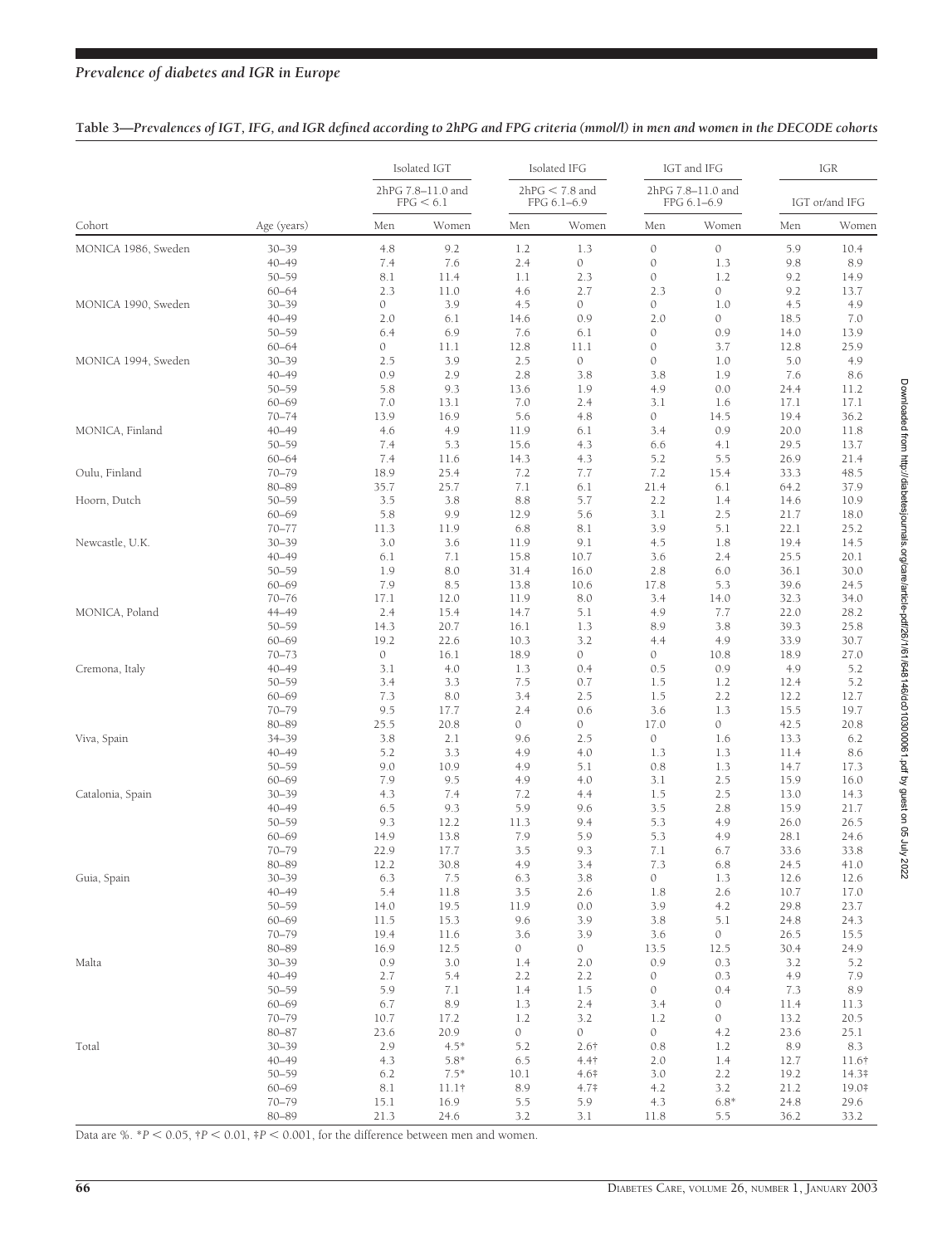lower in men over 70 years of age, compared with women. The similar age and sex pattern for the prevalence of IGR was also observed (Fig. 2*B*).

# Proportion of previously undiagnosed diabetes

The percentage of subjects with undiagnosed diabetes varied with age and sex. For all studies combined, the proportions of undiagnosed diabetic cases were 0.70, 0.60, 0.50, 0.50, 0.40, and 0.40 in men and 0.39, 0.58, 0.41, 0.42, 0.43, and 0.48 in women, respectively, at 30–39, 40– 49, 50–59, 60–69, 70–79, and 80–89 years of age. In men, the proportion was high in young age-groups and decreased with age, whereas there was not a clear prevalence pattern with age in women.

**CONCLUSIONS** — The prevalences of diabetes and IGT according to the WHO 1985 criteria have been reported previously for all of the individual studies (14–24), but the prevalence of diabetes and IGR according to the revised WHO 1999 criteria (1) have not been fully reported. In the current article, the age- and sex-specific prevalences of diabetes and IGR as well as their components according to the revised diagnostic criteria were investigated in each of the individual studies and in all studies combined. We found that the 2hPG concentration increased linearly with age, but the FPG concentration did not. The increase in the prevalence of undiagnosed diabetes and IGR in the elderly population resulted mainly from the large increase in postload hyperglycemia rather than fasting hyperglycemia. In addition, we found that there was a distinct sex difference in the prevalence of diabetes, IFG, and IGT. Undiagnosed diabetes and IFG defined by isolated fasting hyperglycemia was more common in men than in women at 30–69 years of age, whereas the prevalence of isolated postload hyperglycemia was higher in women than in men and was particularly higher in the elderly popula $tion$  ( $>70$  years of age).

The finding that postload hyperglycemia was more prevalent in the elderly was consistent with a recent report from the Third National Health and Nutrition Examination Survey (NHANES III) (25). In that report, however, men and women were not studied separately. Our study further revealed that postload hyperglycemia, particularly IGT, was also more

prevalent in women of all ages than in men. This finding is consistent with a previous report that there are, worldwide, more women than men with IGT (11). Therefore, the prevalence of undiagnosed diabetes and IGR would be underestimated to a large extent in Europe, especially in female and elderly populations, if fasting glucose determination alone would be used, whereas the primary purpose of a population-based screening program for diabetes is to detect previously undiagnosed diabetes and IGR.

The prevalence of previously undiagnosed diabetes, according to a FPG level of  $\geq 7.0$  mmol/l alone, for U.S. adults aged  $\geq$ 20 years was estimated in the NHANES III (26). At a comparable age range of 40–59 years, the prevalence of undiagnosed diabetes according to the same fasting glucose criteria was lower in most of the female populations and in about half of the male European populations, compared with the U.S. non-Hispanic white population, but they were all lower than those of Mexican American subjects.

Age- and sex-specific prevalences of diabetes (known plus unknown cases defined according to  $2hPG \ge 11.1$  mmol/l) in selected populations worldwide have been assembled using aggregate data and were reported by King et al. in 1993 (11). However, in that report, only two small European studies from Poland and Finland were included, and the old WHO 1985 criteria were used (13). In the current study, age- and sex-specific prevalences of diabetes and IGR according to the recently revised WHO 1999 diagnostic criteria were reported for 13 European cohorts based on the individual data. At comparable age ranges of 30–69 years, the prevalences of diabetes, estimated using the same 2-h glucose criteria, in most of the European populations were lower than most of the other populations worldwide, but higher than those in the Bantu in Tanzania and the Chinese in Da Qing (11). About half of the male European populations had higher and half had lower prevalences of diabetes than U.S. non-Hispanic men, whereas U.S. non-Hispanic white women had higher prevalences than most of their female European counterparts in all age-groups. Europeans have a moderate to low prevalence of diabetes compared with most of the other racial and ethnic groups worldwide

where age- and sex-specific prevalences of diabetes have been reported.

The ratio of prevalences of glucose abnormality between men and women has been estimated in many studies, but so far there has been no consistent trend (11,26). The previous WHO estimate (11) was based on aggregate data with age-standardized rates rather than on individual subject data with age-specific rates. The major limitation of using aggregate data is that detailed analysis using the same strategy cannot be made. In addition, an age-standardized estimate does not represent the true population prevalence because it depends not only on the actual age-specific rates in the study sample but also on the age distribution of the chosen standard population. Our study showed a clear sex pattern in the prevalence of postload hyperglycemia and the prevalence of fasting hyperglycemia. This pattern was similar to the sex patterns of the population distributions of agespecific FPG and 2hPG concentrations. The findings may be important for planning treatment strategy, designing screening programs, and improving diabetes care.

The DECODE study is based on collaborative analysis of the existing population-based databases. It is an economic and efficient way to maximize and optimize the use of survey databases. During the data analysis, the same diagnostic criteria and strategy could be used in all studies, and thus, results could be compared directly between studies. However, because the individual surveys have been carried out independently, there were differences in study design, participation rate, and classification of known diabetes and no centralized glucose assays, despite the application of uniform inclusion criteria. Nevertheless, there were many similarities between studies, such as the number of hours of fasting, the time for blood sampling, and the method for glucose assay. Moreover, the findings were also homogeneous among the DECODE populations in terms of the age-specific glucose concentrations and the sex difference in prevalence of fasting and postload hyperglycemia. This suggests the findings are valid.

In conclusion, the prevalence of diabetes and IGR in Europe was moderate to low compared with other worldwide reports. The prevalence of isolated postload hyperglycemia (diabetes and IGT) in-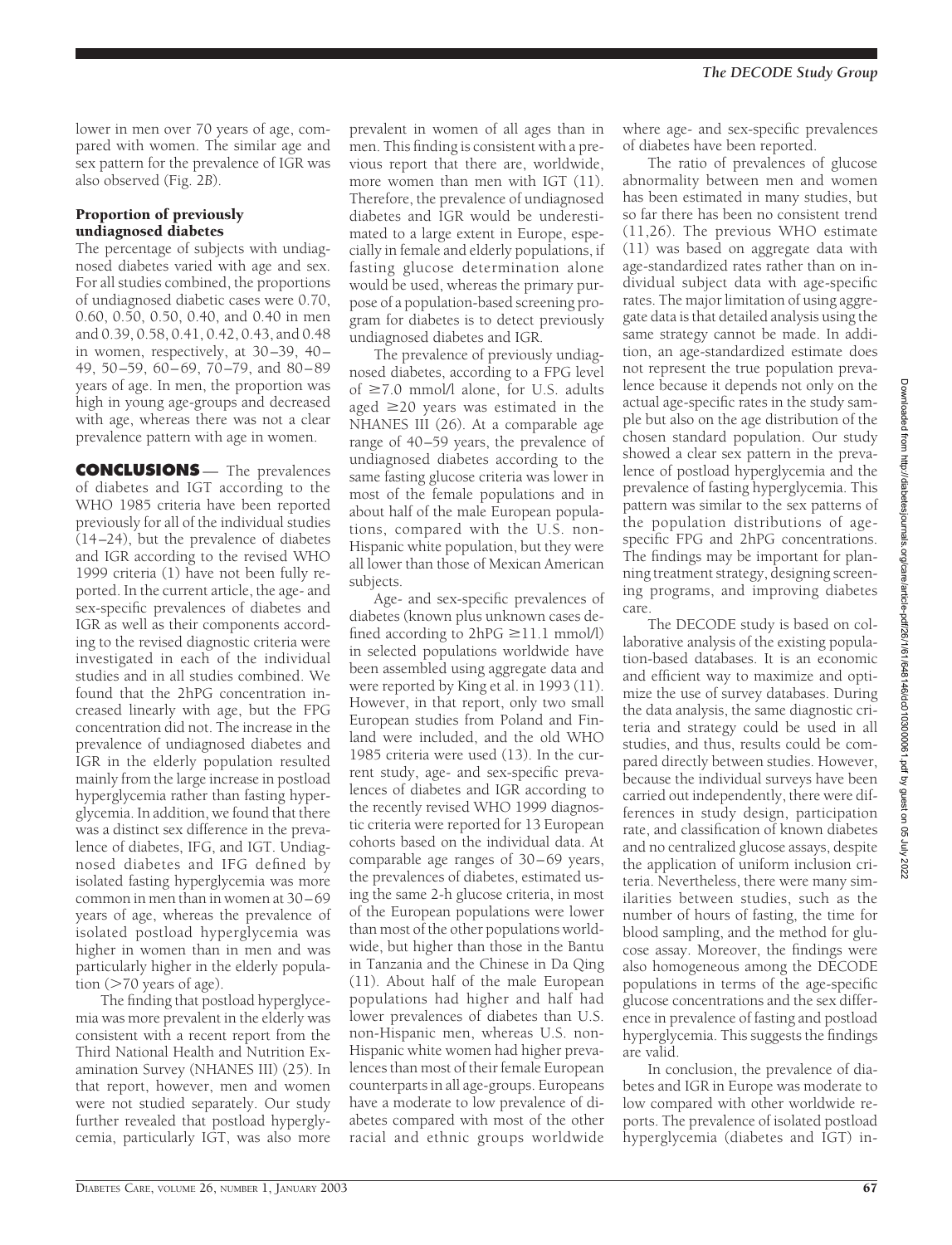#### *Prevalence of diabetes and IGR in Europe*

creased with age, but the prevalence of isolated fasting hyperglycemia (diabetes and IFG) did not. The former was more common in women of all ages and in elderly men, and the latter more prevalent in young and middle-aged men. Diabetes and IGR will be underestimated in Europe, particularly in women and in elderly men, if diagnosis of diabetes is based on FPG determination alone.

**Acknowledgments**— This analysis was carried out with the help of grants from Novartis Pharma, Basel, Switzerland, and from the Finnish Academy (grants 46558, 76502, and 77618). The DECODE study was initially funded by Novo Nordisk, Bagsvaerd, Denmark.

**APPENDIX** — The DECODE study was started in 1997 on the initiative of the European Diabetes Epidemiology Group.

#### Investigators and study centers included in this analysis

**Finland:** FIN-MONICA: Jaakko Tuomilehto, Pekka Jousilahti, Jaana Lindström, Department of Epidemiology and Health Promotion, National Public Health Institute, Helsinki, Finland; Oulu Study: Sirkka Keinänen-Kiukaanniemie, Liisa Hiltunen, Sirkka-Liisa Kivelä. Department of Public Health Science, University of Oulu, Oulu, Finland. **Italy:** Cremona Study: Giuseppe Gallus, Maria Paola Garancini, Institute of Medical Statistics, University of Milan and Epidemiology Unit, S. Raffaele Institute, Milan, Italy. **Malta:** Malta Study: Antoine Schranz, Diabetes Clinic, St Luke's Hospital, M'Gania, Malta. **The Netherlands:** The Hoorn Study Research Group: Lex M. Bouter, Jacqueline M. Dekker, Robert J. Heine, Giel Nijpels, Coen D.A. Stehouwer, Institute for Research in Extramural Medicine, Vrije Universitet Medical Center, Amsterdam, the Netherlands. **Poland:** POL-MONICA Study (Krakow): Andrzej Pajak, Department of Clinical Epidemiology and Population Studies, Institute of Public Health, Collegium Medicum, Jagiellonian University, Krakow, Poland. **Spain:** The Catalonia Study: Conxa Castell, Goncal Lloveras, Ricard Tresserras, Department of Health and Social Security, The Autonomous Government of Catalonia, Catalonia, Spain; The Guía Study: P.L. de Pablos-Velasco, F.J. Martinez-Martin, F. Rodriguez-Perez, Endocrinology Department, Hospital de Gran Canaria Dr Negrin, Las Palmas University, Las Palmas, Spain; The Viva Study: Rafael Gabriel, M. Serrano-Rios, M. Pladevall, J. Muniz, Hospital De La Princesa, Madrid, Spain. **Sweden:** The Northern Sweden MONICA Study (three cohorts): Mats Eliasson, Birgitta Stegmayr, Vivan Lundberg. Department of Medicine, Institution of Public Health and Clinical Medicine, University of Umeå, Umeå, Sweden. **U.K.:** Newcastle Heart Project: Nigel Unwin, Naseer Ahmad, K. George, M.M. Alberti, Louise Hayes.

#### Secretariat

Knut Borch-Johnsen, Steno Diabetes Center, Gentofte, Denmark; Johan Eriksson, Qing Qiao, Jaakko Tuomilehto, Department of Epidemiology and Health Promotion, National Public Health Institute, Helsinki, Finland.

### Data analysis

Qing Qiao, Gang Hu, Department of Epidemiology and Health Promotion, National Public Health Institute, Helsinki, Finland; Beverley Balkau, INSERM U258, Paris, France.

# Writing Committee

Qing Qiao, Gang Hu, Jaakko Tuomilehto, Johan Eriksson, Diabetes and Genetic Epidemiology, Department of Epidemiology and Health Promotion, National Public Health Institute, Helsinki, Finland; Beverley Balkau, INSERM U258, Paris, France; Knut Borch-Johnsen, Steno Diabetes Center, Gentofte, Denmark.

# **References**

- 1. WHO Consultation: Definition, diagnosis and classification of diabetes mellitus and its complications. I. Diagnosis and classification of diabetes mellitus. Geneva, World Health Org., 99:2, 1999
- 2. Expert Committee on the Diagnosis and Classification of Diabetes Mellitus: Report of the Expert Committee on the Diagnosis and Classification of Diabetes Mellitus. *Diabetes Care* 20:1183–1197, 1997
- 3. DECODE Study Group: Will new diagnostic criteria for diabetes mellitus change phenotype of patients with diabetes? Reanalysis of European epidemiological data. *BMJ* 317:371–375, 1998
- 4. DECODE Study Group: Is fasting glucose sufficient to define diabetes? Epidemiological data from 20 European studies.

*Diabetologia* 42:647–654, 1999

- 5. Qiao Q, Nakagami T, Tuomilehto J, Borch-Johnsen K, Balkau B, Iwamoto Y, Tajima N: Comparison of the fasting and the 2-hour glucose criteria for diabetes in different Asian cohorts. *Diabetologia* 43: 1470–1475, 2000
- 6. Shaw JE, Boyko EJ, Courten de M, Zimmet PZ: Impact of new diagnostic criteria for diabetes on different populations. *Diabetes Care* 22:762–766, 1999
- 7. Shaw JE, Zimmet PZ, de Courten M, Dowse GK, Chitson P, Gareeboo H, Hemraj F, Fareed D, Tuomilehto J, Alberti KG: Impaired fasting glucose or impaired glucose tolerance: what best predicts future diabetes in Mauritius? *Diabetes Care* 22: 399–402, 1999
- 8. Wahl PW, Savage PJ, Psaty BM, Orchard TJ, Robbins JA, Tracy RP: Diabetes in older adults: comparison of 1997 American Diabetes Association classification of diabetes mellitus with 1985 WHO classification. *Lancet* 352:1012–1015, 1998
- 9. Harris MI, Eastman RC, Cowie CC, Flegal KM, Eberhardt MS: Comparison of diabetes diagnostic categories in the U.S. population according to 1997 American Diabetes Association and 1980–1985 World Health Organization Diagnostic Criteria. *Diabetes Care* 20:1859–1861, 1997
- 10. King H, Aubert RE, Herman WH: Global burden of diabetes, 1995–2025: prevalence, numerical estimates, and projections. *Diabetes Care* 21:1414–1431, 1998
- 11. King H, Rewers M, WHO Ad Hoc Diabetes Reporting Group: Global estimates for prevalence of diabetes mellitus and impaired glucose tolerance in adults. *Diabetes Care* 16:157–177, 1993
- 12. World Health Organization: *WHO Expert Committee on Diabetes Mellitus: Second Report.* Geneva. World Health Org,. 1980 (Tech. Rep. Ser., no. 646)
- 13. World Health Organization: *Diabetes Mellitus: Report of a WHO Study Group.* Geneva, World Health Org., 1985 (Tech. Rep. Ser., no. 727)
- 14. Vanhala MJ, Kumpusalo EA, Pitkäjärvi TK, Takala JK: "Metabolic syndrome" in a middle-aged Finnish population. *J Cardiovasc Risk* 4:291–295, 1997
- 15. Schranz A, Tuomilehto J, Marti B, Jarrett RJ, Grabauskas V, Vassallo A: Low physical activity and worsening of glucose tolerance: results from a 2-year follow-up of a population sample in Malta.*Diabetes Res Clin Pract* 11:127–136, 1991
- 16. Garancini MP, Calori G, Ruotolo G, Manara E, Izzo A, Ebbli E: Prevalence of NIDDM and impaired glucose tolerance in Italy: an OGTT-based population study. *Diabetologia* 38:306–313, 1995
- 17. Mooy JM, Grootenhuis PA, de Vries H, Valkenburg HA, Bouter LM, Kostense PJ,